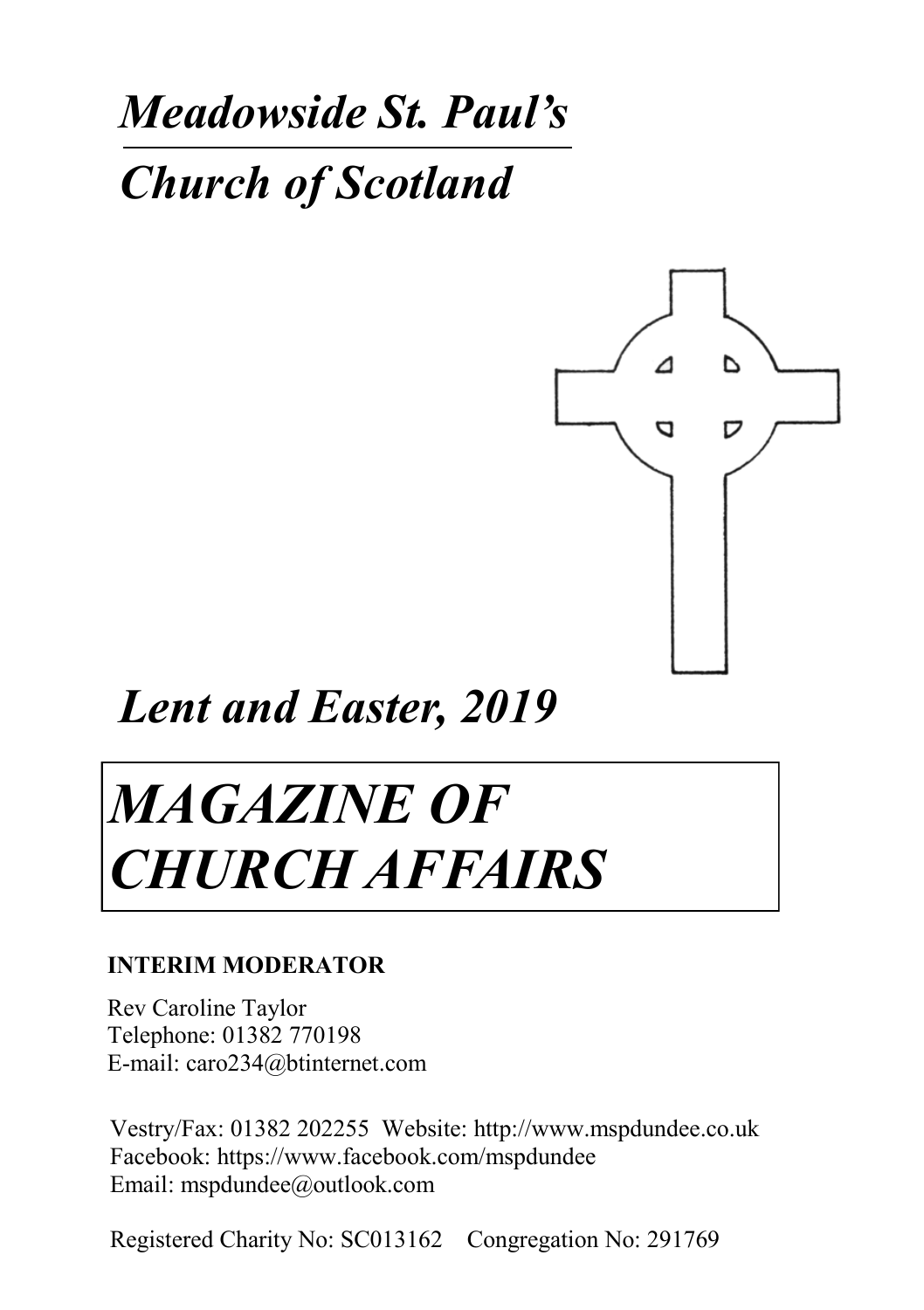### **CONGREGATIONAL CALENDAR**

| Guild AGM<br>Lent Bible Study (MSP)<br>Trustees' Meeting<br>Church open for prayer<br>Rev Caroline Taylor<br><b>Stated Annual Meeting</b> |
|-------------------------------------------------------------------------------------------------------------------------------------------|
|                                                                                                                                           |
|                                                                                                                                           |
|                                                                                                                                           |
|                                                                                                                                           |
|                                                                                                                                           |
|                                                                                                                                           |
| Lent Bible Study (DCC)*                                                                                                                   |
| Church open for prayer                                                                                                                    |
| Tim Xenophontos-Hellen                                                                                                                    |
| Church open for prayer                                                                                                                    |
| Lent Bible Study (MSP)                                                                                                                    |
| Rev Caroline Taylor                                                                                                                       |
| Church open for prayer                                                                                                                    |
| Maundy Thursday Communion                                                                                                                 |
| Good Friday Service (DCC)                                                                                                                 |
| Reflective Service, St Andrews                                                                                                            |
| Dawn Service                                                                                                                              |
| Tim Xenophontos-Hellen                                                                                                                    |
| (Sacrament of Holy Communion)                                                                                                             |
| Church open for prayer                                                                                                                    |
| Rev Caroline Taylor                                                                                                                       |
|                                                                                                                                           |

A fuller picture of all our weekly activities can be found on our website: https://www.mspdundee.co.uk.

\* DCC - Dundee Congregational Church

# **CONGREGATIONAL REGISTER**

#### **Death**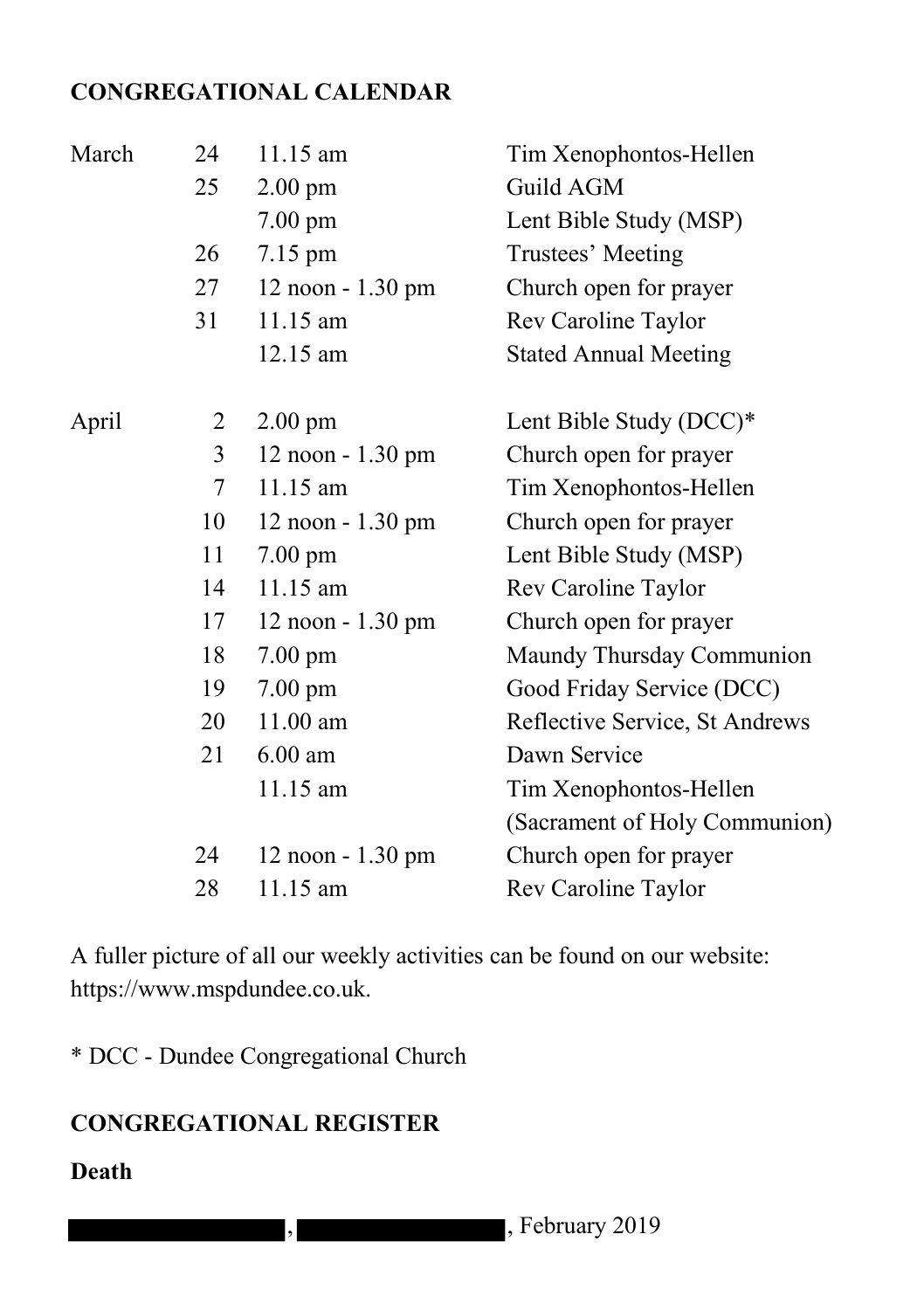#### **GREETINGS AND NEWS FROM OUR INTERIM MODERATOR**

According to the Christian Aid Lent programme (Count your blessings) which I'm following, today (21st March) is the International Day of Forests. As the programme this year focuses on the dangers of climate change, it is hardly surprising that it merits a mention, though the stories told in the booklet are of fishing families in the Philippines, rather than of those who make their living from trees.

The Day of Forests was established seven years ago by the United Nations General Assembly. I have just been reading on the Church of Scotland website of another international initiative, namely Thy Kingdom Come, a global prayer movement in 114 countries, which was started a few years ago by the Archbishop of Canterbury. The Right Revd Susan Brown, Moderator of the General Assembly, has invited us to take part in this during the period from Ascension to Pentecost (30thMay – 9thJune).

Some of the events already planned around the world include round-the-clock prayers, special walks, prayer stations and family activities. As for us in the Kirk, Susan has said that it would help members to "be effective in our witness" and beneficial "for the spread of the Gospel in Scotland".

One of the things that has characterised my period as Interim Moderator has been an increase in ecumenical activity. Not a lot, perhaps, but I've had contact in various ways with St Paul's Episcopal Cathedral, Dundee Congregational Church and Dundee Methodist Church – so there is room to grow . . . From informal conversations with some of you, I sense that this is an important part of your congregational life, so I feel confident that you will wish to join me in signing up to Thy Kingdom Come.

The Archbishop of Canterbury, the Most Rev Justin Welby, said: "I am thrilled and delighted that the Church of Scotland is encouraging every lay and ordained member to join in Thy Kingdom Come. Over the past three years more and more worshipping communities around the world, of every denomination and tradition, have rediscovered the riches of the tradition of praying 'Come Holy Spirit' between Ascension Day and Pentecost. I hope that this is a great blessing to the Church and bears fruit throughout the years to come in our effective witness to Jesus Christ."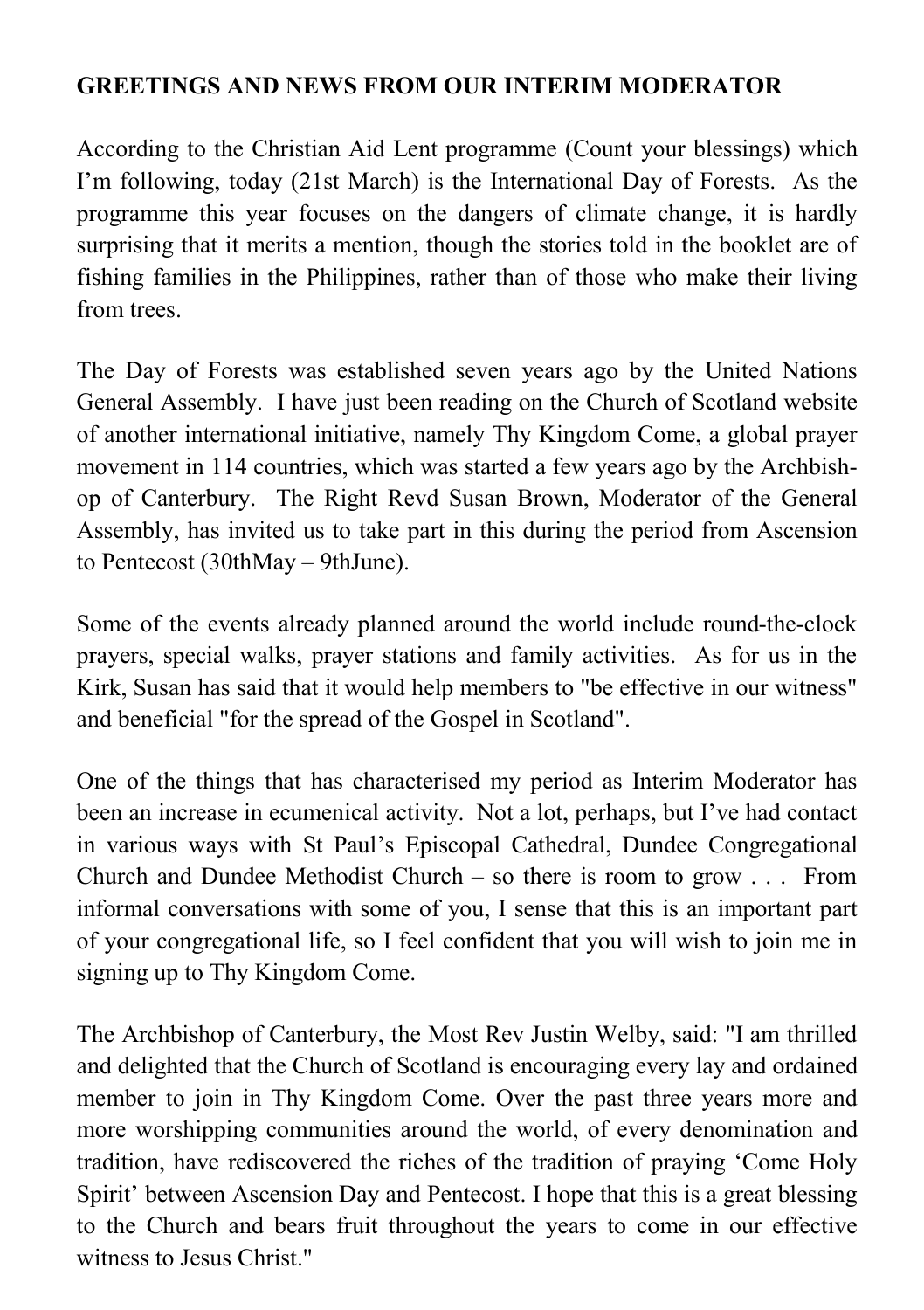Given the shortage of ordained ministers and decreasing numbers of and in congregations, how could we not want to join together to pray for the Church, and for the Spirit's voice to help us in spreading the Gospel?

May God bless us all,

Caroline

# **FAIR TRADE**

.

I apologise for NOT giving you an update in our January magazine, but things have been a bit fraught with worrying changes taking place for TRAIDCRAFT plc and TRAIDCRAFT EXCHANGE.

In December 2018 we sent a cheque for £250 being our donations from serving Fairtrade teas and coffees over the year. It was much appreciated. Usually it goes towards a Jute project. (being synonymous with Dundee). This year it will go where most needed.

Over the years Fairtrade has become a household name – whereas 25/30 years ago that wasn't the case. Perhaps, unfortunately by spreading the "Fairtrade gospel" so to speak, every supermarket in the country now sells Fairtrade products. This seemed a great idea, but profit-driven supermarkets introduced their own Fairtrade products, which is now having an adverse effect on producers and their small businesses. We must therefore continue to fight for a world where all trade is fair.

A letter of thanks from Traidcraft Exchange will be displayed on the noticeboard in the Main Hall.

<sup>&</sup>quot;The fields of the poor may produce a abundant harvest, but injustice sweeps it away" Proverbs ch15, v 23.

PS. Thanks to everyone who supported the Fair Trade Stall on Sundays 10 and 17 March. Over £130 has been raised.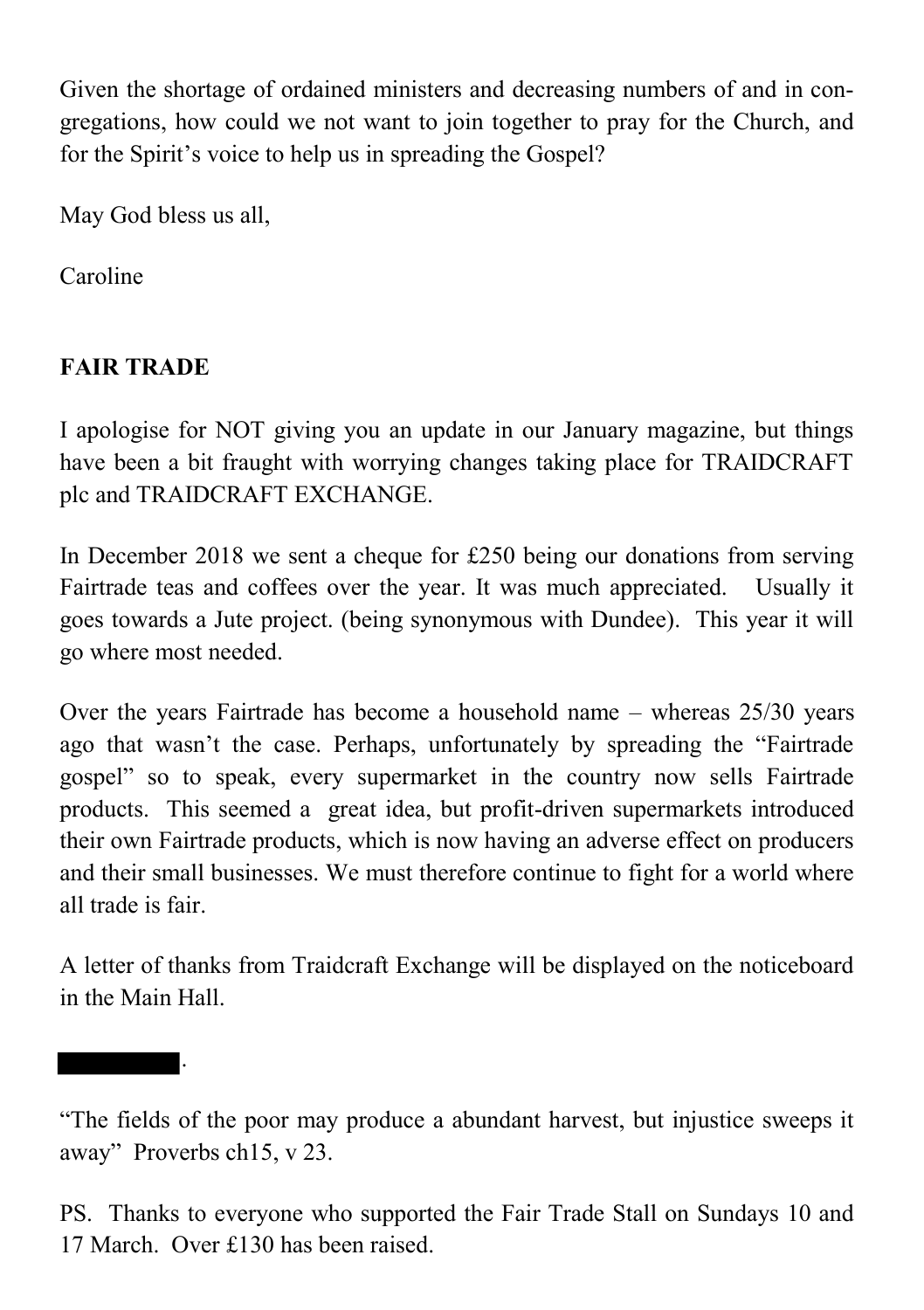

**looking at shorter, less well known books of the bible, led by Rev. Alan Livingstone Minister of Dundee Congregational Church** (SC000345) **(using the Old Testament) and Rev. Caroline Taylor Interim Moderator of Meadowside St Paul's linked with St Andrew's** (SC013162; SC011775) **(using the New Testament) ALL WELCOME! Bring a bible if you have one. Come once or more – up to you. Monday 11th March, 7.00 pm, %% Tuesday 19th March, 2.00 pm ^^^ Monday 25th March, 7.00 pm %% Tuesday 2nd April, 2.00 pm ^^^ Thursday 11th April, 7.00 pm %% %% Meadowside St Paul's, Room F1, 1st floor (enter via side door) ^^^ Dundee Congregational Church, lesser chapel** 

**(enter via Nicol Street)**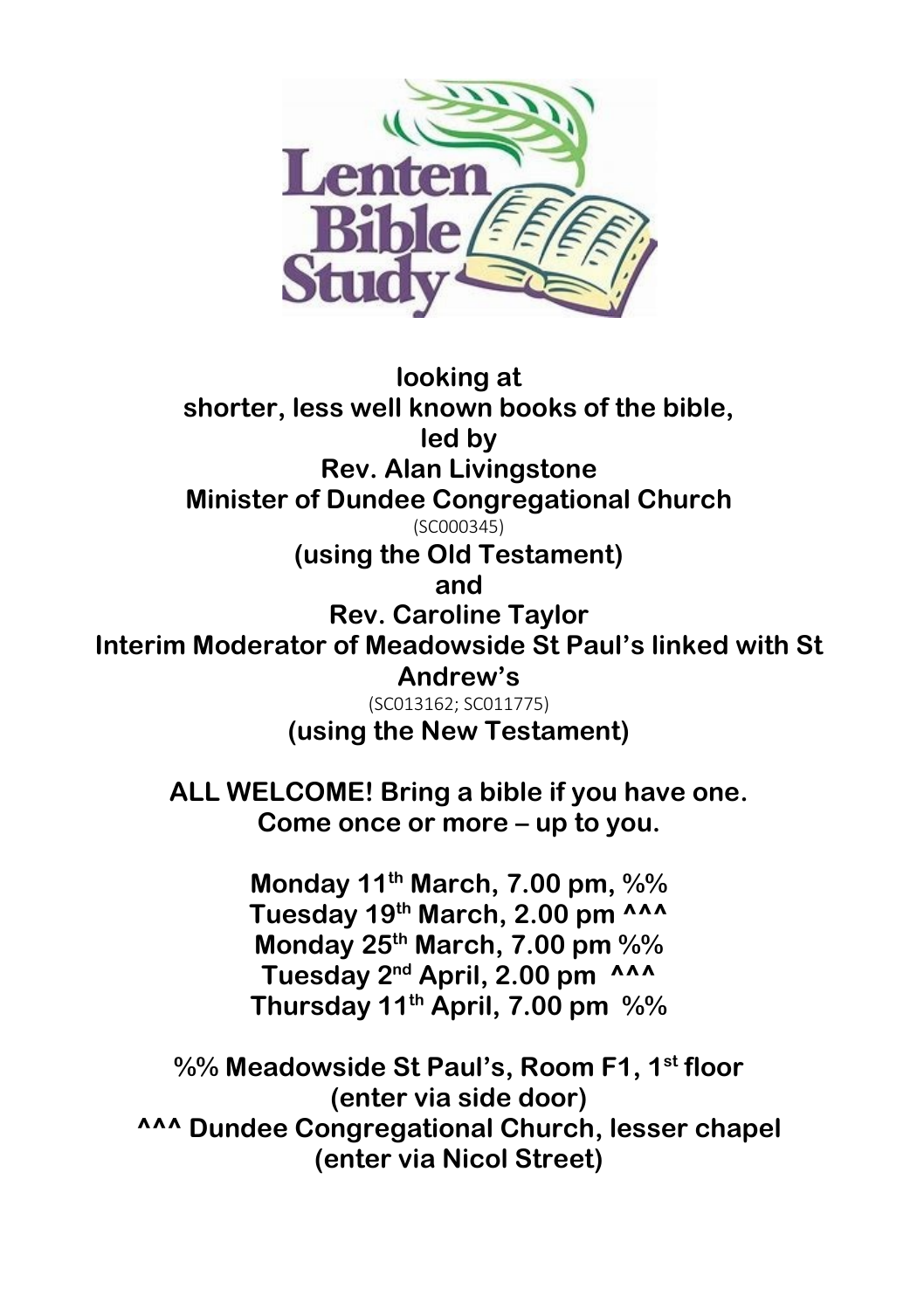# **FLOWERS IN CHURCH**

We are indebted to the following for provision of flowers in March and April:



If you do not already donate to the Flower Fund, but would like to do so, please contact (tel ) or speak to any member of the Flower Committee. As well as helping to beautify the church, the flowers are distributed to housebound and other members after the service, and are much appreciated. The Committee are always grateful to hear suggestions of who might receive flowers on a particular Sunday, or to have help with delivering these.

#### **BOOKSTALL**

A stall with books, cards, stationery and gifts, provided by CLC Bookshops, is available in the Church Hall on Sundays during Lent. Authors include William Barclay, Sally Magnusson, Sam Wells (St Martin-in-the-Fields), David Adam (Lindisfarne), and there also Lenten Studies from Bible Reading Fellowship and Live Lent with Christian Aid, among others. Bibles for Adults and Children, Easter Cards, Jigsaws, Pens and Pencils and more are available for sale. Please have look. Prices from 40p upwards.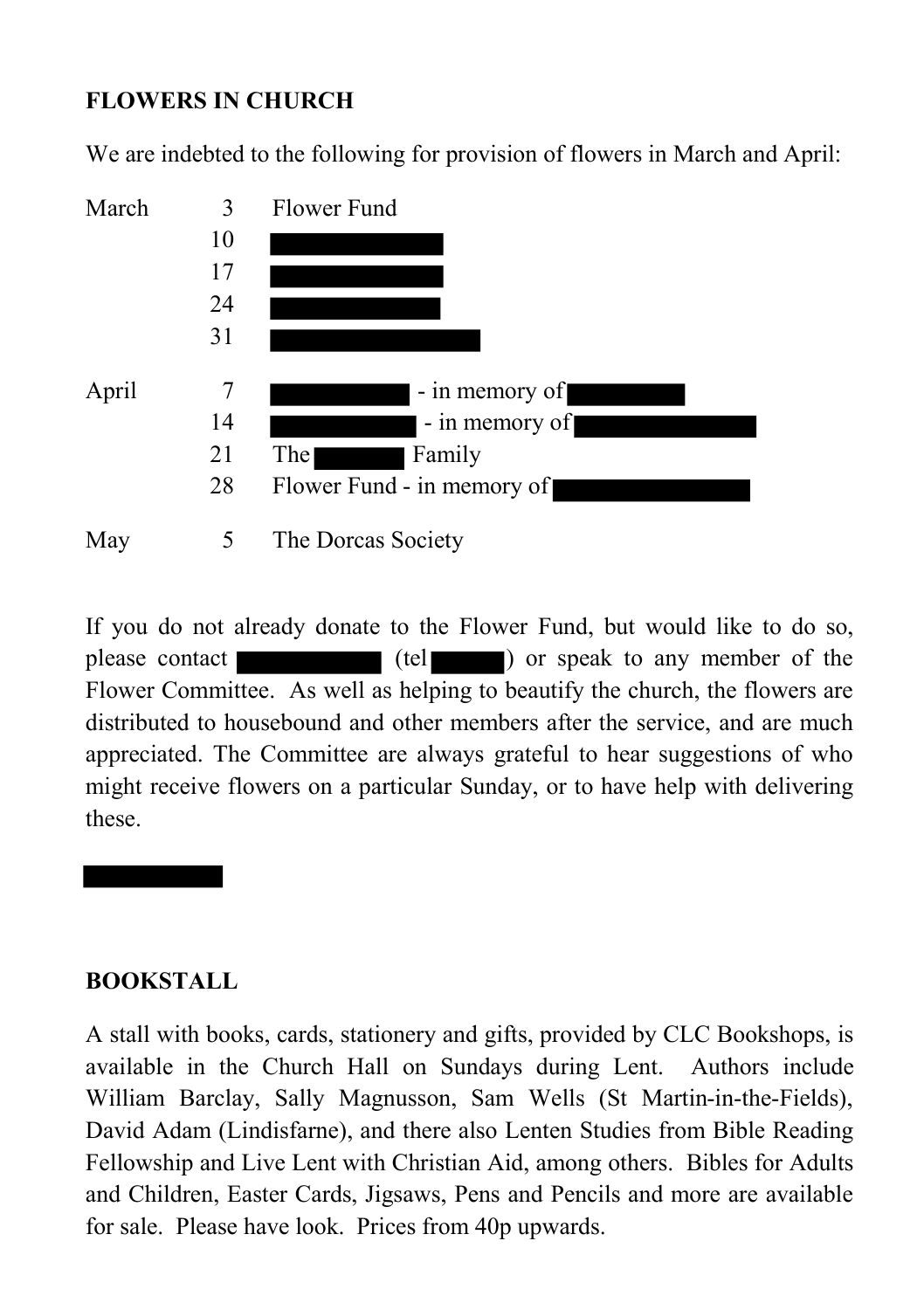# **TRIBUTE:**

The congregation was saddened to hear of the death in February of  $\vert$ 

. The Rev. Caroline Taylor gave a lovely tribute to Margaret at her funeral, which will, along with our own memories, sound chords with us all as we remember her, miss her and celebrate her life:

"Margaret is fondly remembered as a faithful and long-serving elder of the Kirk Session – one of the first ladies to be ordained - a former President of the Guild, a member of the choir, an Anchor Boy leader in the Boys' Brigade, and a founder volunteer with the Cornerstone Coffee Shop.

Though she was unable to attend services and participate in the life of the congregation in recent times, she kept in touch with what was happening through friends who visited her.

Increasingly frail in body, Margaret remained mentally alert and interested in the world around her, and was extremely appreciative of the loyalty of her friends as well as the kindness of her carers. Indeed, she was wont to say, "I may be alone, but I'm never lonely."

She was a lady blessed with a contented nature and a strong faith: a formidable combination which, I have no doubt, helped to sustain her beyond her 93rd birthday, which she celebrated with family and friends on the 18th of December last year.

Margaret was only briefly in Ninewells and perhaps expected to return home after treatment. It was certainly a shock to those close to her to learn of her death after just a day or two in hospital.

For Margaret herself, however, perhaps it was a blessing. She had passed the milestone of nine decades on this earth. She had had to endure the death of her last surviving sibling – Grace, who died unexpectedly less than three months ago. This was the sister who had also been a companion in their latter years – a fellow traveller on the bus to places such as St Andrew's, or Dobbies on the outskirts of Dundee.

Not that Margaret was one to complain of her lot. She had a true zest for life and, as one of her friends has said, Margaret's glass was never half empty, but always half full.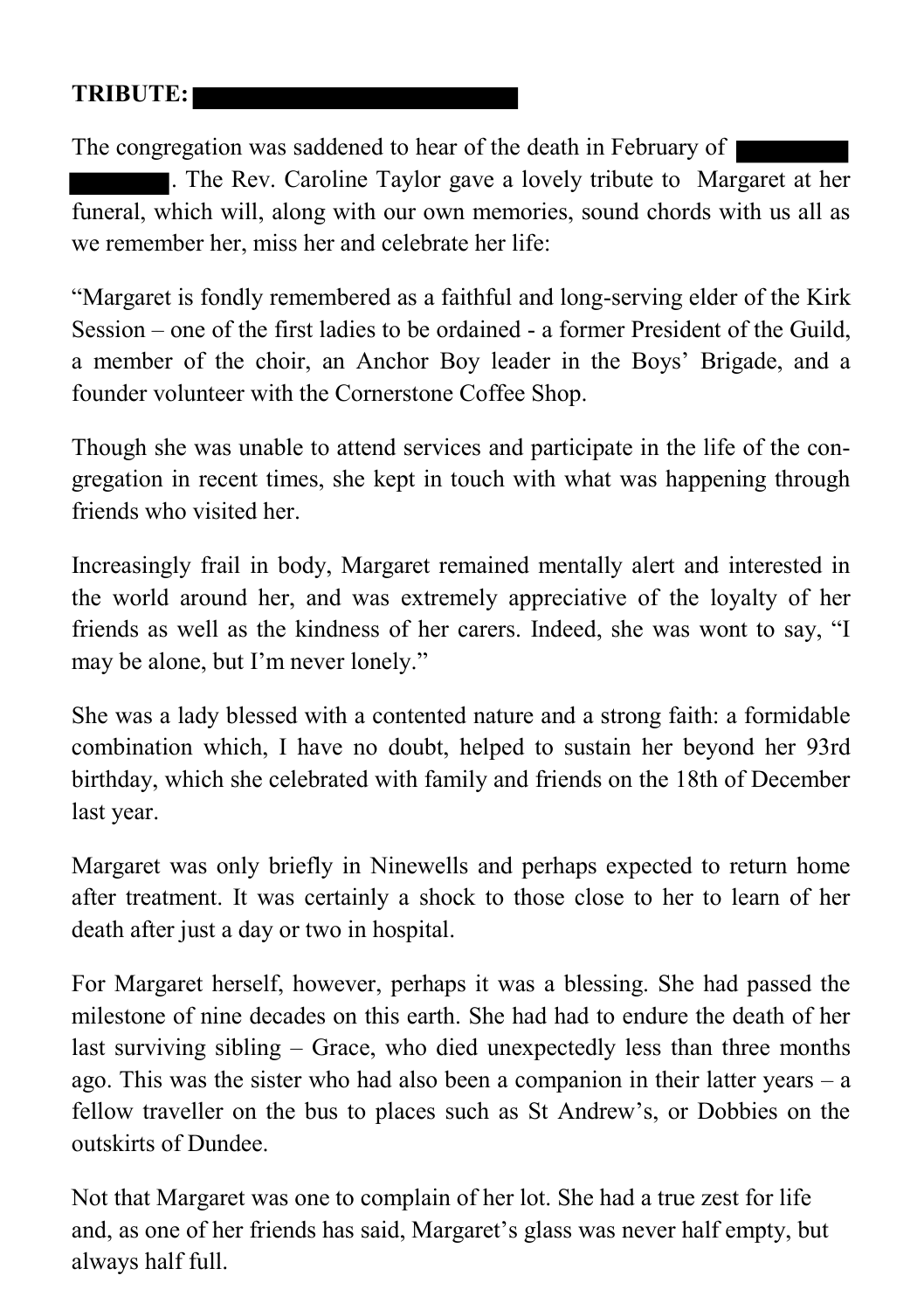Or, as the psalmist of long ago put it, her cup runneth over. To the people of Israel, this would have conjured up an image of the peace and plenty of the banquet hosted by God in the kingdom of heaven. The true believer has nothing to fear, even in death, for she is aware of the comforting presence of the Lord which will never leave her nor forsake her."

*Thank you to Caroline for sharing this tribute with us.*

# **A FOND FAREWELL**

As some of you will know, I will be moving to Abingdon, Oxfordshire in mid-April and I would like to take this opportunity to thank many friends for their friendship over the past thirty-five years. I have many happy memories to take with me.

When I moved back to Dundee in 1982, having left a very happy church in Coventry, on of my first wishes was to find such a one in Dundee. I tried three different ones nearby but did not feel they were quite what I needed, but one week I noticed the congregation of Meadowside St Paul's coming out after their service and they seemed joyful and lively, so the next Sunday I went to their morning service. I sat upstairs - it was a lovely morning and the richness of the beautiful stained glass, the organ music and the organ pipes and the rich wood gave me such a lovely feeling I just thought, "Yes, this is for me". After the service I joined the coffee group in the Hall and found the members very welcoming, so I went the next Sunday with my lines and have spent thirty-five happy years with you.

At that time, Meadowside St Paul's was a very busy church raising funds for the new Hall and there were many opportunities to join in, and by taking part in sales of work etc. there was the opportunity to get to know everyone and make new friends. Over the years I became involved and was able to help with various things, being a bit of a helper with a good pair of hands - all very enjoyable, helping with the flower, Harvest and various displays. The Cornerstone had also been opened and was manned by volunteers from the church. I also helped in the Vestry for some time and enjoyed the Social Club on a Monday where the indoor bowling was very competitive. So many memories. And then I had the pleasure of joining the Choir though ignorant with reading music and was encouraged by Bede Pounder and Margaret Robertson who became very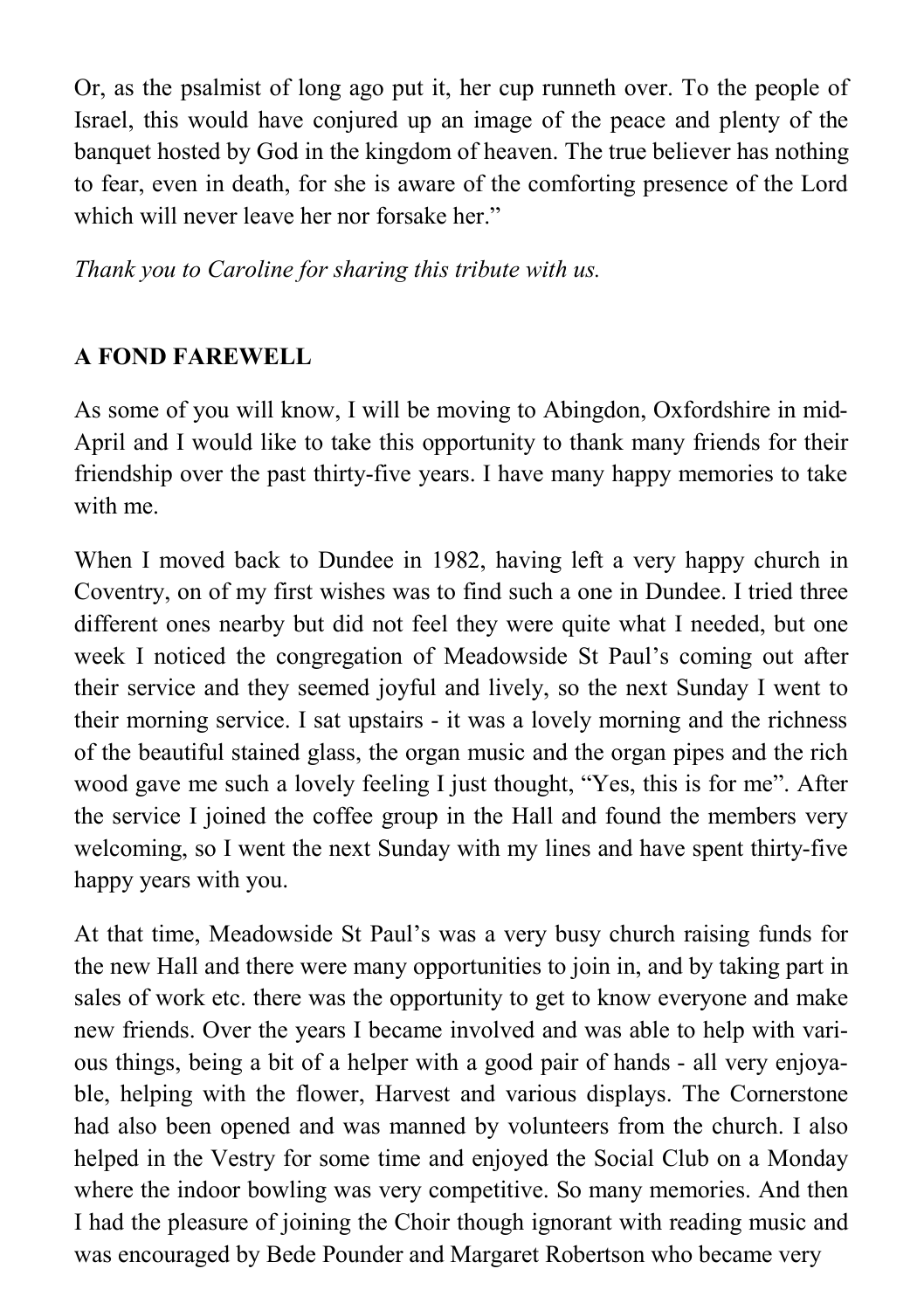Because of my musical ignorance, Mr Ferguson used to stay late after the service for me to practise with Bede. Through music, I also became friendly with George Morris; and George, Roy McRae and I used to go entertaining a few groups roundabout. Once Roy was less able to do this, George and I were ioined by Ron Williamson, and we had a few Tea  $&$  Chat Afternoons in the Hall which were good fun. Ron used to go down on one knee to serenade Janet Smart which she thoroughly enjoyed - happy memories.

In my later times I also served as Secretary to the Guild for about eight years. This is a lovely group of members with a very loyal and hard-working Committee who keep us supplied with tea and coffee and extras when required, and also see to all the kitchen duties. It is a very happy group, in good company and with a variety of interesting talks. Morag Stalker is now very involved and with the Committee I am sure the Guild is in safe hands.

So there have been thirty-five very happy years but, as everyone knows, time brings changes and one has to go with the flow. This ageing process has caught up and I am feeling the need to be nearer some of my family - who can't seem to find, or face the roads and miles to Dundee. If such a move at my age and stage is wise, I will find out, but I go with faith and hope to find a place for my caravan to rest.

Thank you for all your friendliness over these many years. I will miss Meadowside St Paul's and my many friends. The Church itself is undergoing changes which many of you are having to cope with. I am sure the future is in safe hands with Caroline and it will be an opportunity to strengthen bonds and make new friends. God bless you all and many thanks for those thirty-five happy years.

Yours aye,

*Mary, we wish you every blessing in this new chapter. Be assured of how much you will be missed and of how much we too have enjoyed the past thirty-five years of your contribution, company and smile. You must keep in touch!*

*The Editors*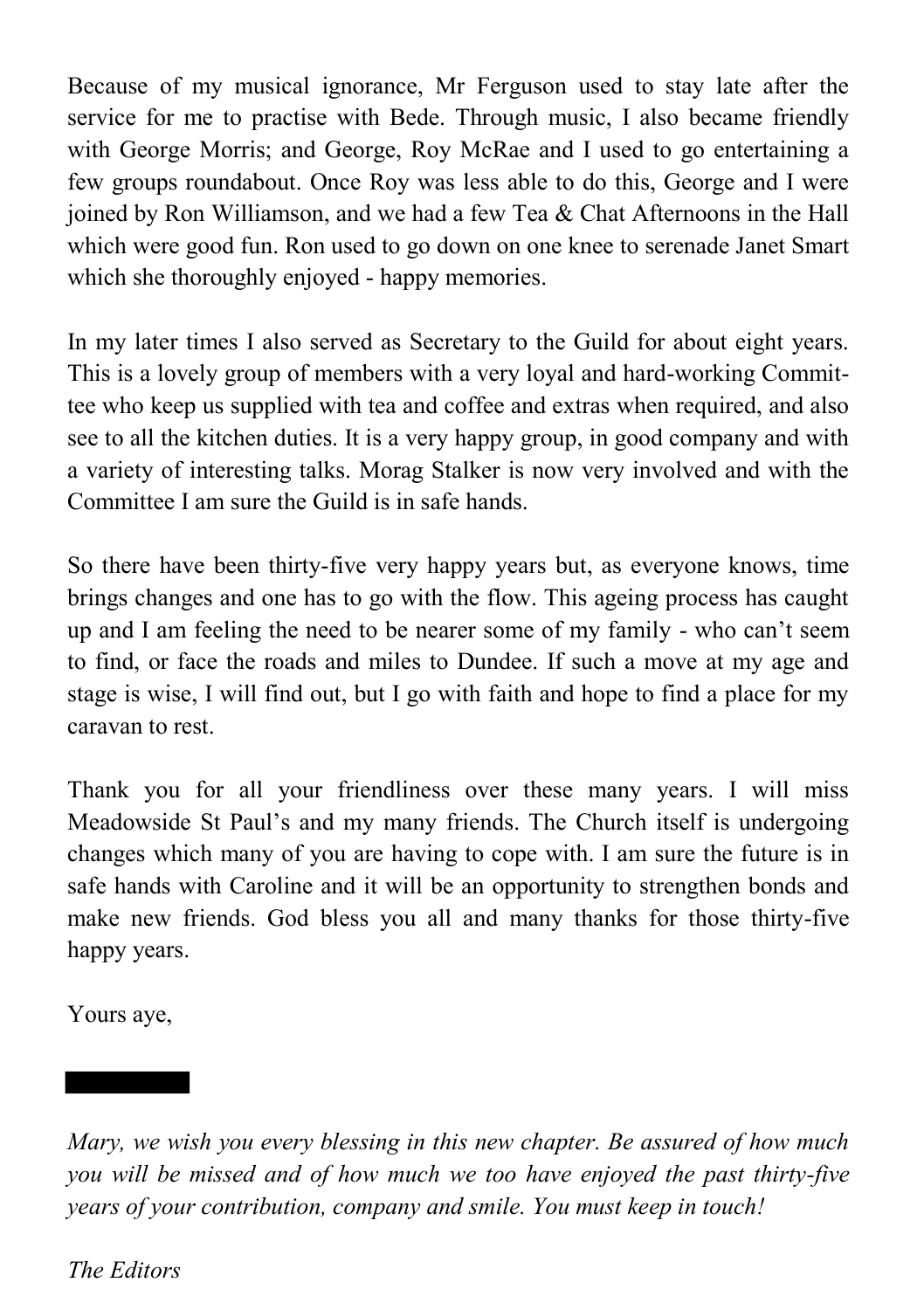#### **JULIUS CAESAR**

#### CAESAR TOSSED AND TURNED IN HIS PALATIAL BED, SOMETHING WAS WRONG.

TOMORROW – THE IDES OF MARCH - HE WOULD BE PROCLAIMED FIRST CONSUL OF ROME.

IN EFFECT UNDISPUTED DICTATOR AND RULER OF THE EMPIRE.

IT WILL BE HIS BIG DAY – THE PINNACLE OF A LONG AND ILLUSTRIOUS CAREER AS SOLDIER AND NOW **STATESMAN** 

HE KNEW POWERFUL SOURCES IN THE SENATE, THOSE PARTICIPANTS – THE CREAM OF ROMAN SOCIETY STRONGLY OPPOSED HIS APPOINTMENT.

ONE SUCH WAS BRUTUS, THE WEALTHIEST MAN IN ITALY WHOSE IMPRESSIVE VILLA WAS THE LARGEST IN ROME.

BOTH HE AND JULIUS HAD BEEN CLOSE FRIENDS SINCE BOYHOOD – THEY HAD SWUM THE TIBER TOGETHER AND HAD THE SAME CIRCLE OF FRIENDS.

EVERYTHING WAS IN PLACE, NO HITCHES EXPECTED.

CAESAR'S NETWORK OF SPIES HAD REPORTED NOTHING UNUSUAL.

THE ARMY WAS SOLIDLY LOYAL. WHAT COULD POSSIBLY GO WRONG?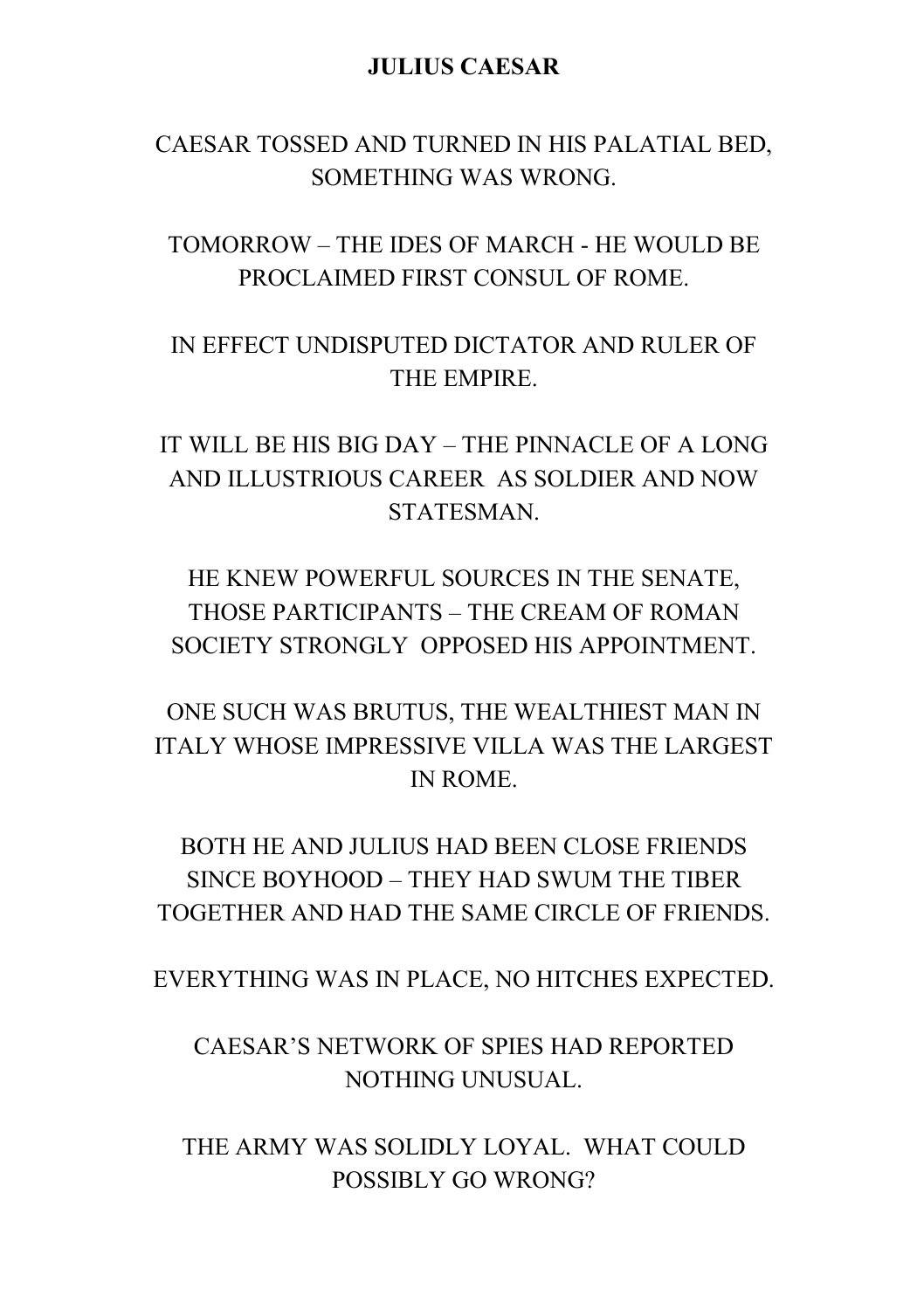# HIS PERSONAL ASTROLOGER AND CASSANDRA THE ORACLE HAD PREDICTED A SUCCESSFUL DAY AND LONG REIGN.

THAT WAS GOOD ENOUGH FOR CAESAR WHO WAS STRONGLY SUPERSTITIOUS AS WELL AS A DEVOUT FOLLOWER OF ROME'S MANY GODS.

YET THERE WAS UNEASE.

HIS WIFE HAD SEVERAL SLEEPLESS NIGHTS.

# NASTY DREAMS – FEARS FOR HER HUSBAND'S SAFETY, SHE BEGGED HIM TO HAVE PRAETORIAN GUARD PROTECTION ON HIS WALK TO THE SENATE.

CAESAR HAD REFUSED.

HE WANTED THE DAY TO BE INFORMAL – A MAN OF THE PEOPLE WALKING UNHINDERED THROUGH THE CITY.

ROME HAD BEEN SUBJECTED TO 3 DAYS OF TORRENTIAL STORMS AND PROLONGED FORK LIGHTNING – ALWAYS A BAD OMEN.

HOWEVER THE GODS HAD SPOKEN, ALL WOULD BE WELL.

CAESAR, A SQUAT BALDING MAN IN HIS FIFTIES SUFFERED FRON EPILEPSY AND OTHER HEALTH PROBLEMS – RHEUMATISM, BAD TEMPER, POOR SLEEP, MELANCHOLY, THE YELLOW BILE.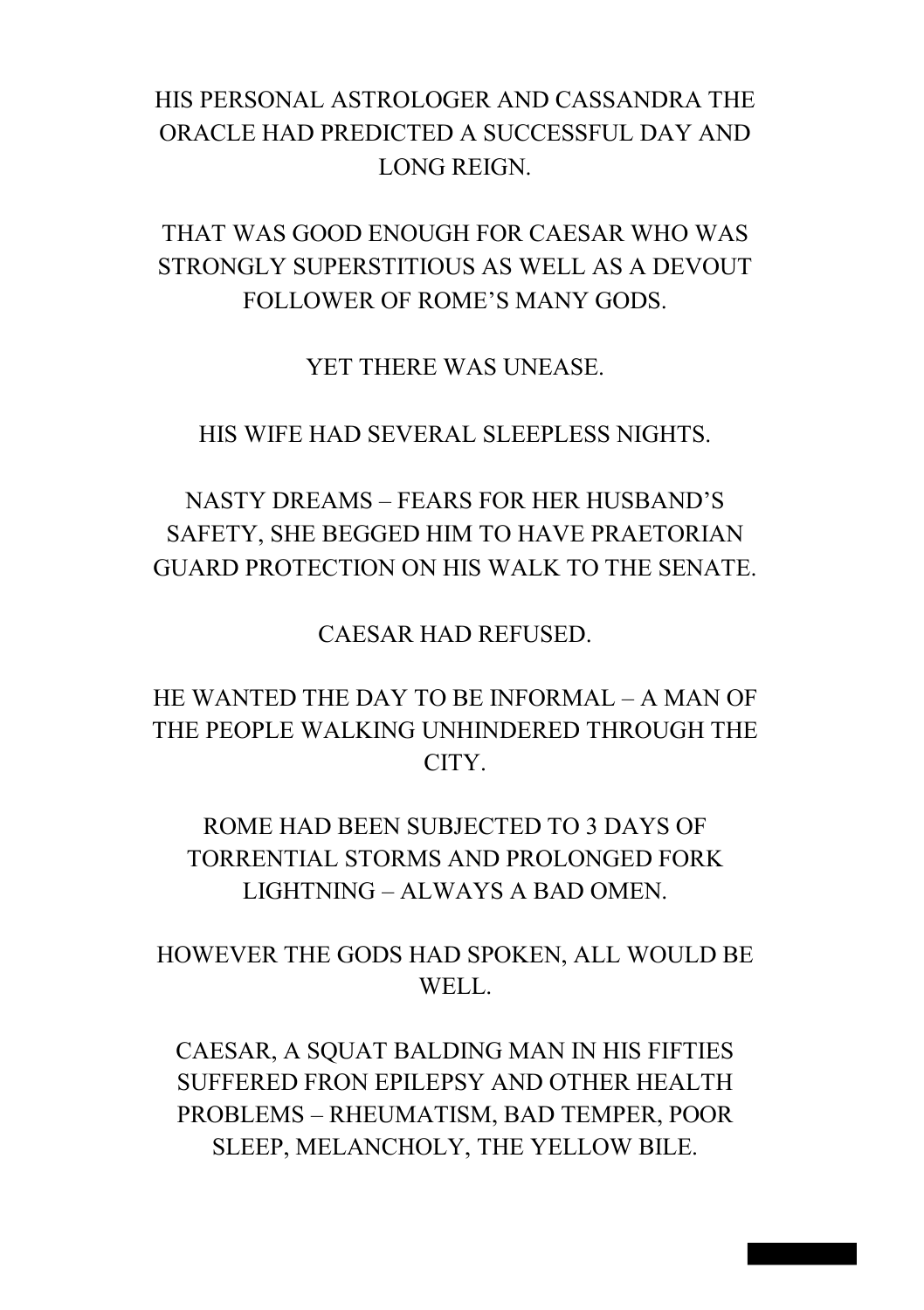### DOCTORS THOUGHT THEY HAD TRIED EVERYTHING FROM LEECHES TO DIETARY CONTROL BUT JULIUS IGNORED THEM.

THE MORNING BROKE BRIGHT AND SUNNY.

CAESAR LOOKED SMART IN HIS SNOW WHITE TOGA TRIMMED IN PURPLE.

ON THE 12 HOUR BRUTUS, CASSIUS AND 8 OTHERS ARRIVE TO ESCORT HIM.

THEY HUGGED THEIR FRIEND, PLEDGING UNDYING LOYALTY.

THE SMALL GROUP WALKED THROUGH CHEERING **CROWDS** 

A SOOTH SAYER SHOUTED "BEWARE THE IDES OF MARCH" BUT NO-ONE PAID ATTENTION.

THEY REACHED THE SENATE'S ORNATE MARBLE LOBBY.

MARK ANTHONY HAD BEEN LURED INTO A SIDE ROOM ON SPURIOUS PRETEXT.

OCTAVIAN, CAESAR'S ADOPTED SON AND SOON TO BE EMPEROR GAIUS AUGUSTUS WAS NOWHERE TO BE SEEN.

A SMILING BRUTUS WHISPERED IN CAESAR'S EAR.

THEN THE ASSASSINS STRUCK.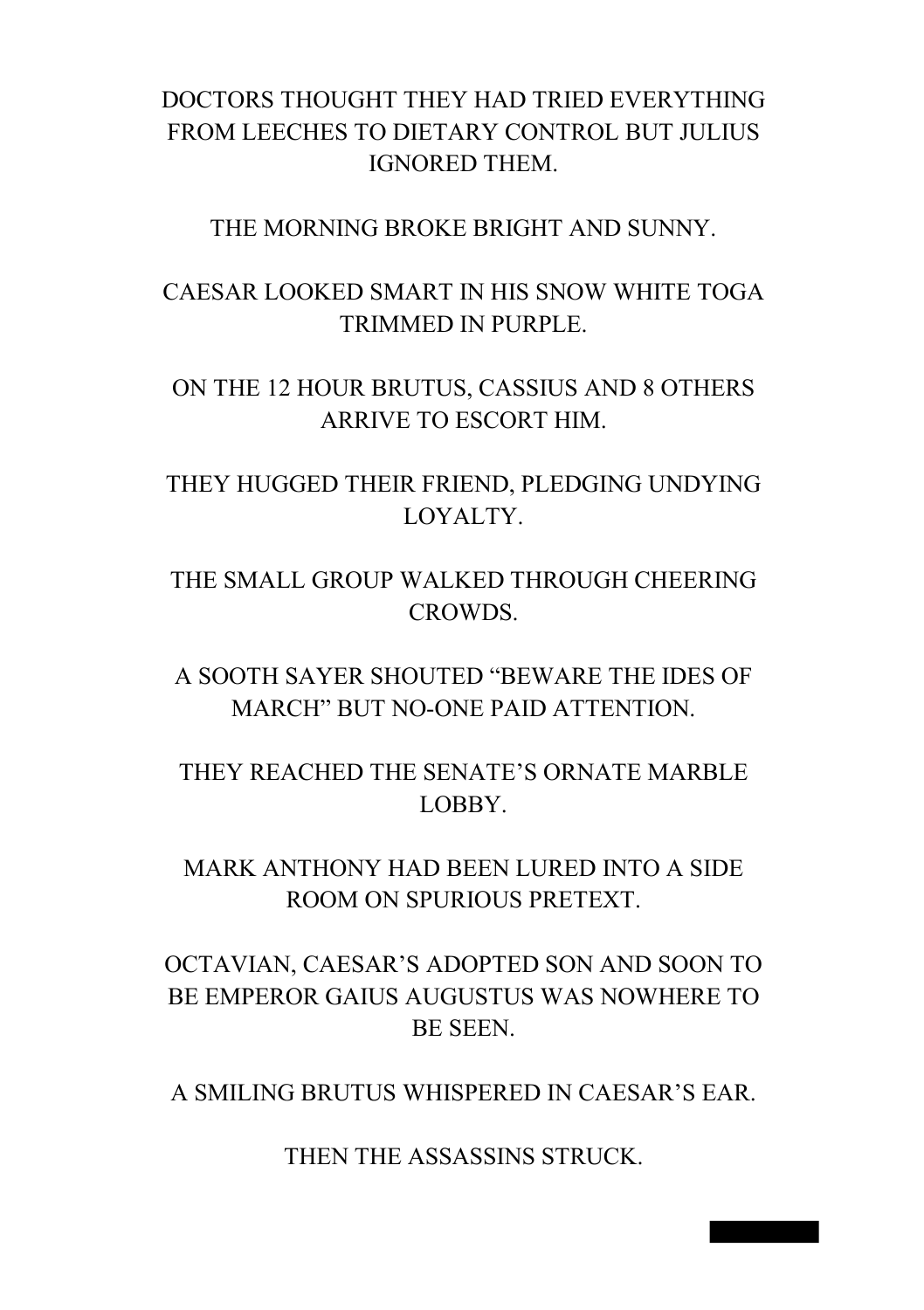#### **WEDNESDAY CLUB**

This comes with apologies for being so late in saying "thank you", on behalf of the club, not only over the Christmas Season, but throughout the year.

Thanks go to our Church members and friends outwith our membership. A special mention to Dundee West Church Guild for the generous cheque they have given us at Christmas over many years; to the stranger on holiday who walked in and gave us a £20 note; to the lady (a friend of one of our church members) whom we have never met, but who keeps us supplied with knitted hats – worn by every member, street beggar or Big issue Seller in Dundee.

Your generosity allows us to keep a supply of gloves, socks and so on. We also have a supply of "good as new" anoraks, jumpers and jeans which are much appreciated on cold, wet days. Recently 2 young men arrived, soaked to the skin. One badly needed shoes, socks and jeans, the other an anorak and socks. By chance an anorak of the right size had been handed in a few weeks earlier. They were both so pleased, "over the moon!!" to receive dry clothes and sturdy trainers to fit them. How much better they now looked and felt.

One of our helpers managed to track down a lovely pram and clothes for the baby of a young mum, who has attended the club regularly over the years. Another happy story.

A roof over their heads for a couple of hours, hot food and drink, along with treats (including Tim's muffins). It may not seem much in the great scheme of things, but is much appreciated by our members.

Whatever one may think, they are our fellow human beings who are buffeted by the elements and by society. One remark made in the early days of the club – "It was nice to be treated like a human being" – sticks in my mind. A sad reflection on our "civilised and caring" society.

With many experiencing the harsh reality of winter and homelessness on the streets of the City Centre, with "No Room at the Inn", please spare a thought for those "Lepers" of the  $21<sup>st</sup>$  century who feel the hurt, when people still prefer to walk past on the other side and "Good Samaritans" are hard to come by.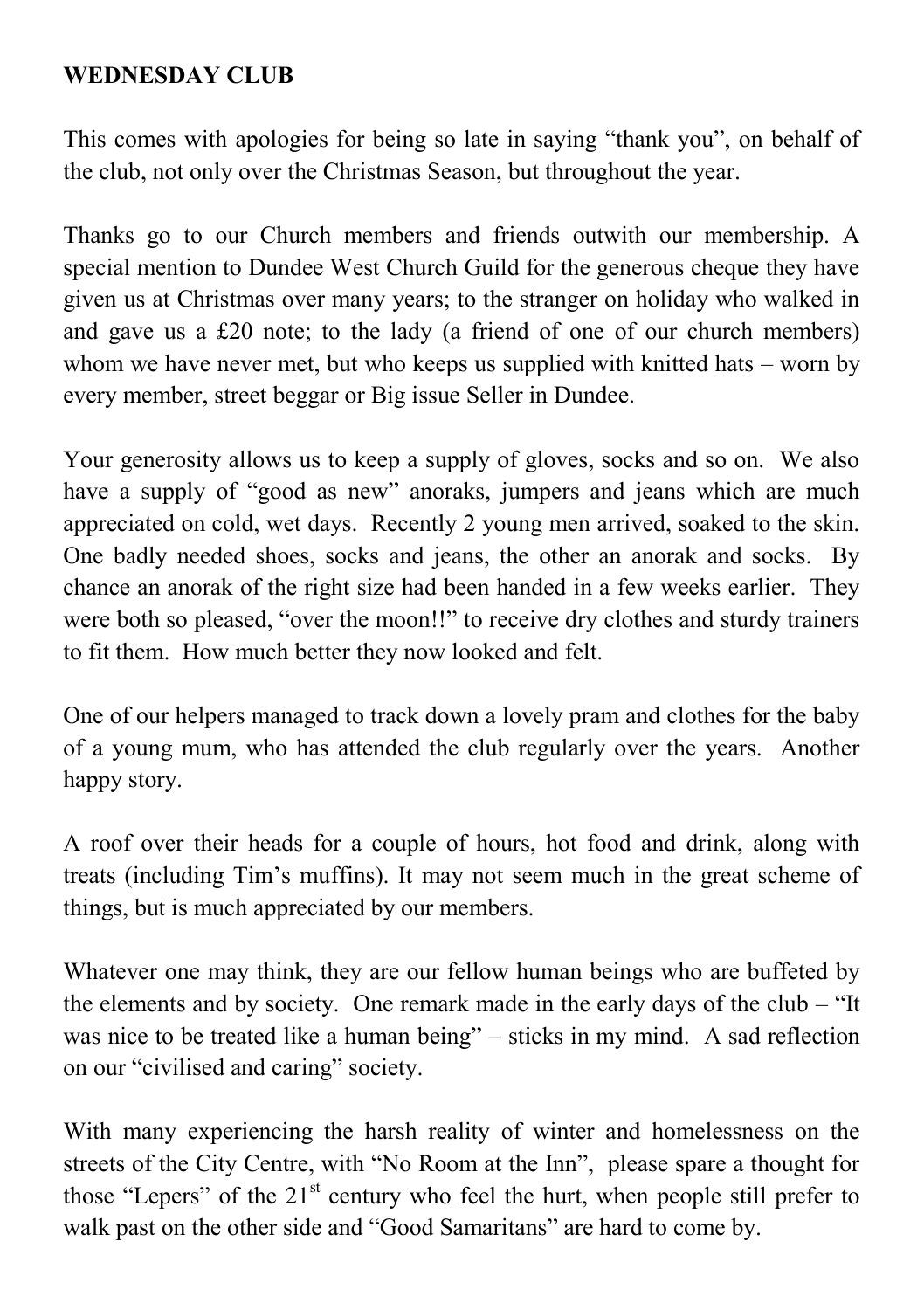Spare a thought too, when **you** close the curtains on your centrally-heated home, or after a nice hot meal, or at the end of the day when **you** climb into a nice clean cosy bed. Remember to Give Thanks for being You!! Thanks too for our dedicated and loyal helpers, Sandy, Ron and Ann. Also Sandy, Dave and Jim, the City Council Ambassadors, who look in most weeks to make sure things are OK. We have also been allocated two you students from "Faith in the Community".

#### **SUNDAY CLUB**

At Sunday Club we continue to use the timelines that Tim gave us, and we enjoy Caroline and Tim's talks. We recently tidied our noticeboards and have put up different posters depicting life in Bible Times. We hope you enjoy them – maybe they will remind you of your own time in Sunday School.

#### **SCOUT GROUP**

It was good to see members of the Scout Group in church for their Founder's Day Parade on Sunday 24 February. Their Flag Party and Readers were a credit to the group. Thanks are due to and her team of Leaders for their commitment to the young people in the Group.

#### **A wee QUESTIONNAIRE**

Caroline, our Interim Moderator would like to have your ideas about developing the life of the congregation. She has prepared a wee questionnaire and would be grateful if you could complete one. Copies can be had in the Church Hall, where there will be a box to post returns.

#### **THE GUILD**

As the Guild session draws to a close, we can look back on a varied group of meetings over the past couple of months. Our January speaker on the Dundee Jute Industry unfortunately had to cancel because of urgent family commit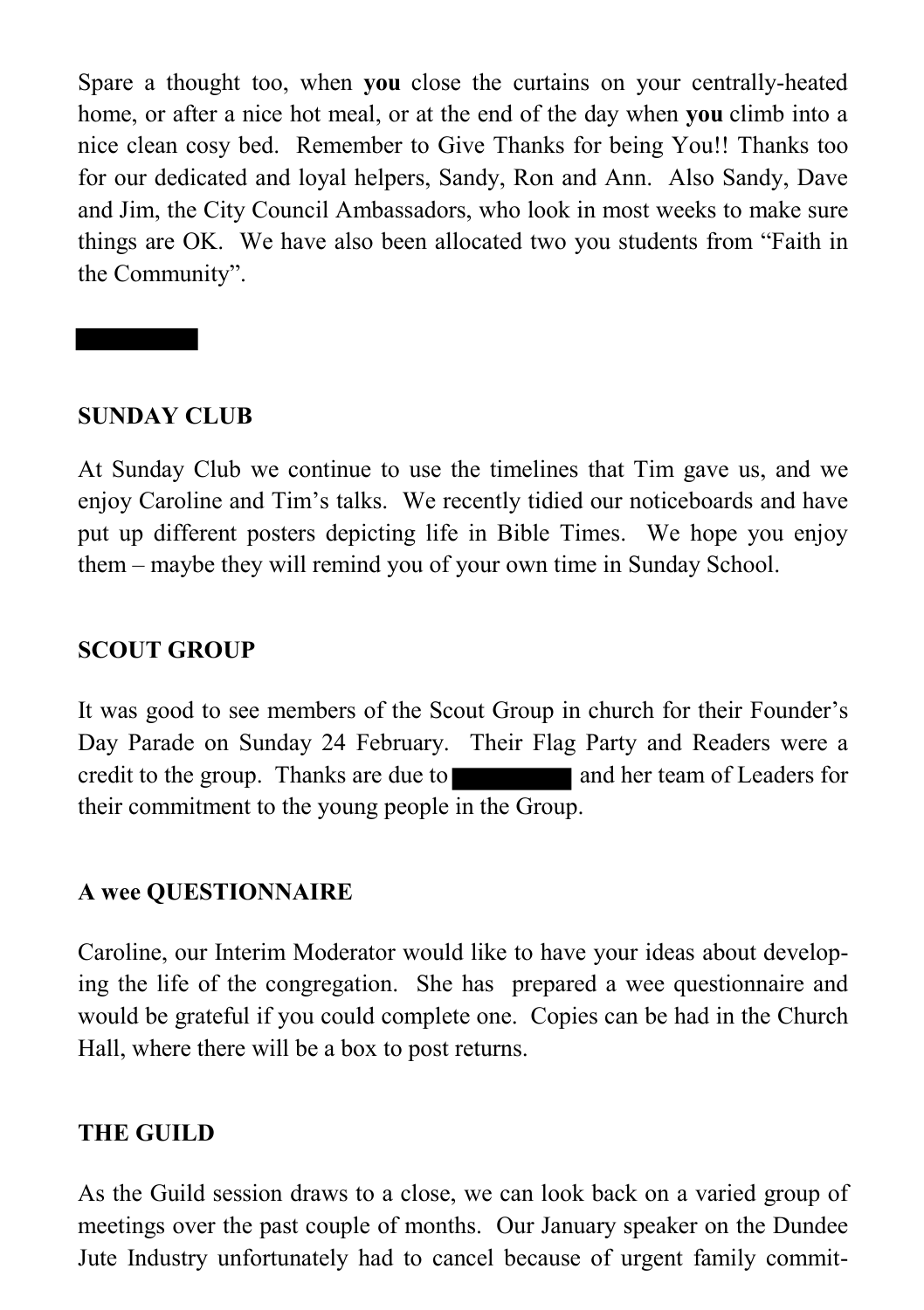-ments but instead we enjoyed a light-hearted Games Afternoon, where everyone's competitive streaks were given full rein! Since then we have been entertained and informed by Alister Fiddes's Films with Music of his Baltic and other travels, Becky Haldane on the important work done at home and abroad by the Sailors' Society, one of the Guild's national projects, and most recently Fiona Smith gave a most interesting presentation on Scouting, in particular Meadowside St Paul's own Scout Group, the 30th Dundee.

After the morning service on 24th February we held a Soup & Pudding Lunch, raising £159 for the two national Guild projects we are supporting this year – Seema's Project in India and the Sailors' Society. A further £73 was raised for these projects through a collection at our very successful Daffodil Tea on 18th March. At the latter we were delighted to be joined by members of St Andrew's Guild and other guests from Meadowside St Paul's. Entertainment was provided by the singers of the Glee Club, and a good time was had by all! Many thanks to everyone for their support at both events, and to the ladies of the committee and other MSP Guild members for providing the refreshments and making it all happen.

Also at the Daffodil Tea, we were sorry to bid farewell to Mary Scobie, who is leaving Dundee to live nearer family in England. A long-standing and faithful Guild member, Mary acted as Secretary for eight years until 2017. We shall miss her support and good humour at meetings. Mary was presented with a King James Version of the Bible, which we hope will serve as a memento of her days in the Guild, and in reply spoke warmly of her thirty-plus years at Meadowside St Paul's.

Along with the rest of the congregation, Guild members were shocked and saddened by the sudden death of Margaret C. Robertson a few weeks ago. A devoted Guildswoman for many years, Margaret served variously as committee member, President and Project Partner. Although ill health had prevented her from attending meetings in recent years, Margaret retained a keen interest in the Guild and will be sorely missed by her all her friends.

The Guild's last meeting of the session will be the Annual General Meeting on Monday, 25th March, to which all members are welcome.